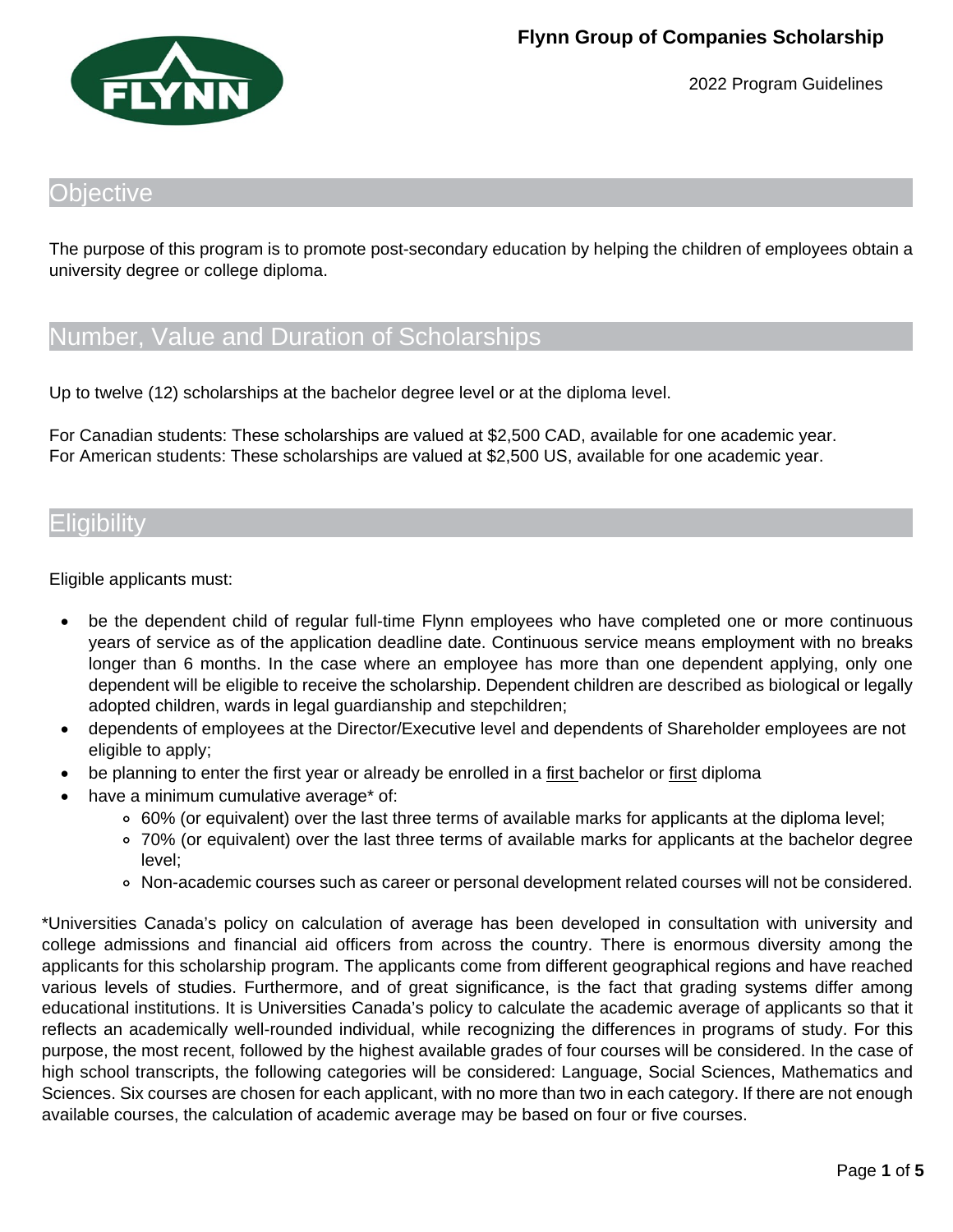

Eligible institutions:

Canadian and American educational institutions which have recognized degree/diploma-granting powers, or their affiliates (e.g. universities, colleges/CEGEPs - technical diploma).

# Field of Study/Program Requirements

- There are no restrictions on the program of study or discipline;
- Program must be of a minimum of two years in duration;
- University preparatory programs in any jurisdiction are not eligible (e.g. CEGEP -pre-university diploma).

### Conditions / Restrictions

- Depending on the curriculum, an Applied Bachelor Program may be considered either as a university level program or a college level program;
- Students who have commenced their post-secondary studies in January are eligible for the summer competition of the same year;
- Students who have previously held a Flynn Scholarship may re-apply within the same category (i.e., bachelor degree or college diploma). However, they are not eligible to apply in the other category.

### Administrator

Scholarship Partners Canada (SPC), a division of Universities Canada, administers the scholarship program on behalf of Flynn. Universities Canada's mandate is to facilitate the development of public policy on higher education and to encourage cooperation among universities and governments, industry, communities, and institutions in other countries. Universities Canada is associated with leading firms in nearly every sector of the economy through its provision of scholarship services and management of more than 130 different scholarships programs on behalf of corporations, government agencies and private foundations throughout North America. For additional information, please visit www.univcan.ca.

Flynn retains the right to change and/or end the sponsorship of the scholarship plan without notice.

### Selection Process

The pre-selection of candidates is made by a committee of Canadian university and college representatives chosen by SPC. Final selection of winners will be made by a Selection Committee from Flynn. Once complete, the selection committee's decision is irrevocable.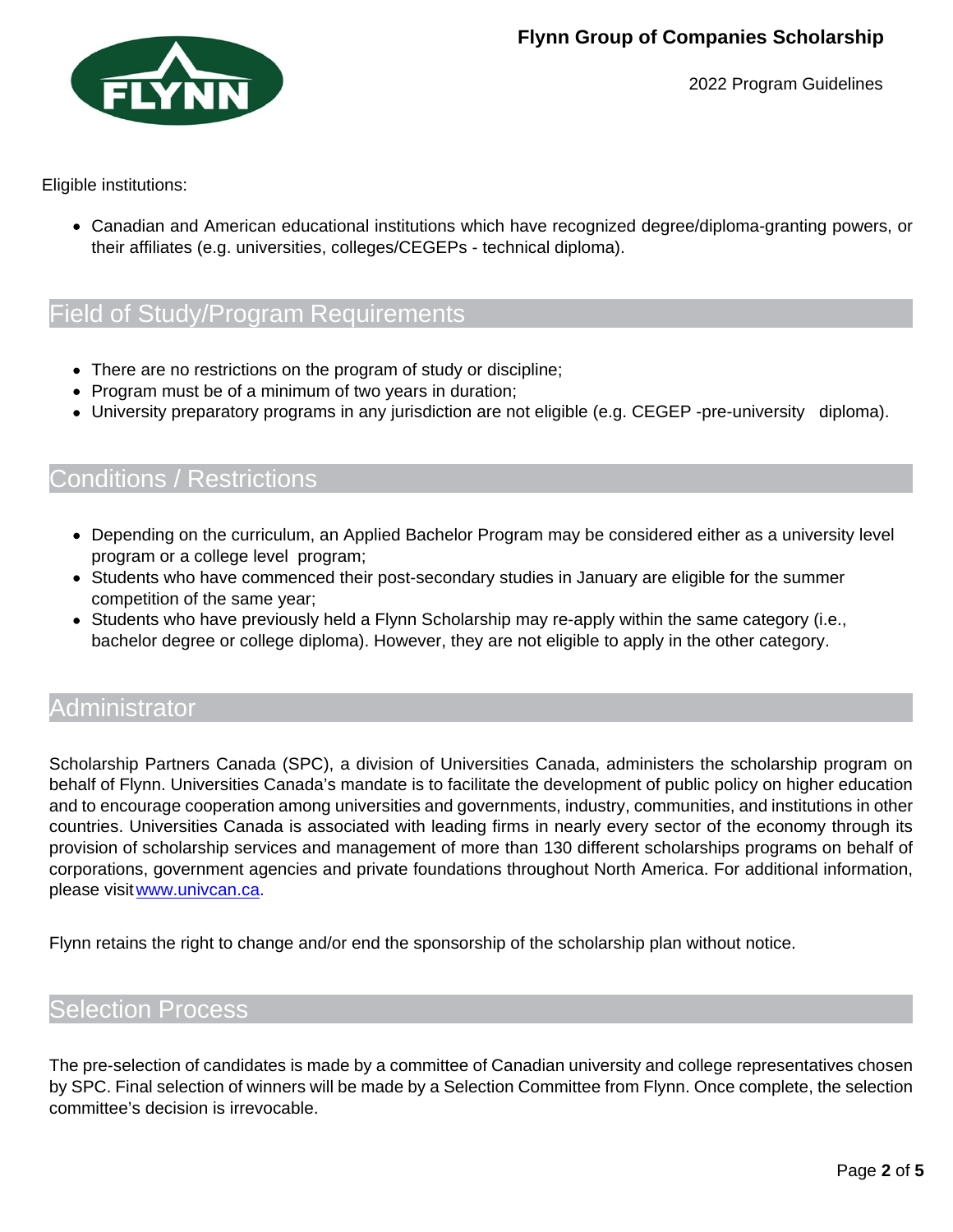

Evaluation criteria:

- Academic performance;
- Quality of the essay;
- Quality and relevance of the reference letters.

Preference will be given to candidates who have never won a Flynn Scholarship.

All applicants will receive confirmation by email of the results of the selection process, once available.

## Successful Applicants

Successful applicants will receive confirmation of their scholarship in August. Recipients will be required to complete the online scholarship acceptance process and forward any required documentation such as proof of registration from the educational institution they will be attending. It is the responsibility of the recipient to keep SPC informed of any changes to their contact information through the online portal.

### Payment

- Scholarship payment(s) will only be issued upon completion of the scholarship acceptance process and review and acceptance of all required supporting documentation by SPC;
- SPC will forward payment of the scholarship to the educational institution on behalf of Flynn;
- It is the student's responsibility to ensure that payment of tuition fees is made within the defined time frame set by the educational institution regardless of the timing of the scholarship payment;
- Payment by the institution to the student will be made in accordance with the normal practice of the educational institution.
- Note that, depending on method of payment, receipt of payment can take 6-8 weeks following the applicant's acceptance of the award.

## Application Process

The student is considered the owner of the application and must be eligible for the scholarship according to the program guidelines. The application must be completed and submitted by the student, and not the employee of Flynn Group of Companies. The student will need to add [awards@univcan.ca](mailto:awards@univcan.ca) to their safe senders in their junk email options so that they can continue to receive important messages from SPC.

- 1. Submitanonlineapplicationbyvisitin[ghttps://portal.scholarshippartners.ca.](https://portal.scholarshippartners.ca/)
- 2. Access the dependent scholarship program using the company code: **289FLY2022**.
- 3. The Flynn Group of Companies employee is required to complete and sign the Employee Consent Form asking to provide details such as an employee number and their consent to the collection of this information for the purpose of verifying eligibility to the dependent scholarship program. The applicant will be required to upload this form as part of the application.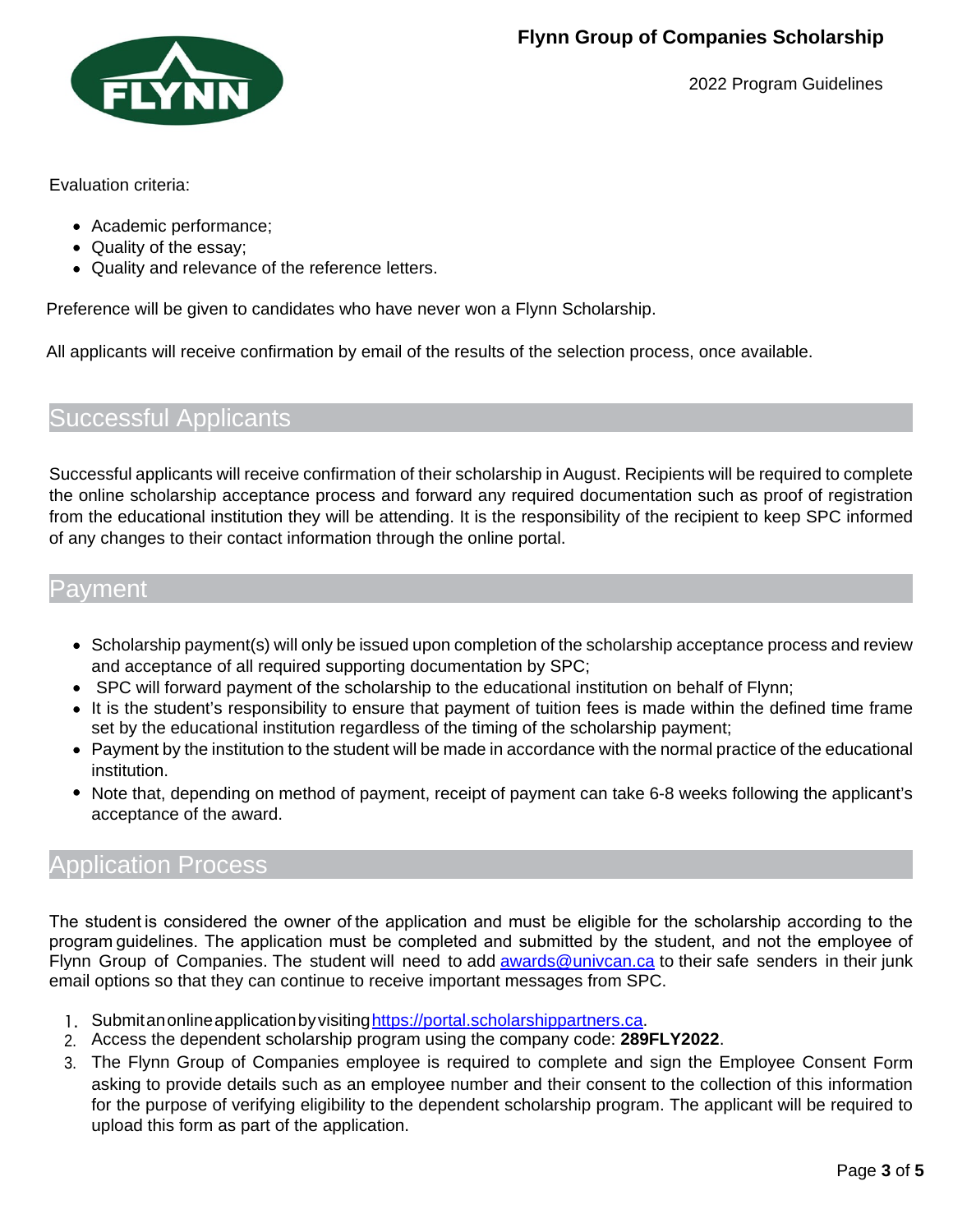

- 4. The application, including all supporting documentation, must be submitted to SPC no later than the application deadline of **1:00 PM EST, May 10, 2022.**
- 5. Documents will be reviewed by SPC staff to ensure all requirements have been met.
- 6. Receipt of applications will be acknowledged by email following processing by SPC.
- 7. It is the applicant's responsibility to ensure that all supporting documents have been received and accepted by visiting [https://portal.scholarshippartners.ca](https://portal.scholarshippartners.ca/) to review their scholarship application status.
- 8. Account maintenance will be conducted online.

## Supporting Documentation

The supporting documentation described below is required as part of this application. If any of these documents are not received and accepted, your application will be considered incomplete and will not be evaluated. SPC will send a final follow-up email to the applicant on May 6, 2022 requesting any missing or incomplete required documentation. Any applicant submitting supporting documents after this date will not receive a follow-up email. Supporting documents must be received by SPC on or before **1:00 PM EST May 10, 2022.**

#### **Employee Consent**

The Flynn Group of Companies employee must complete the Employee Consent Form and include it with the application. The information is required to confirm that the applicant is an eligible scholarship candidate under the terms of the program. This information will not be used or disclosed for any other purpose unless required or authorized by law.

#### **Letters of Reference**

**Each letter of reference must be written by separate individuals who are not related to the applicant. All letters must be dated, typewritten, signed with an electronic signature and include the reference's contact information. The person writing the letter of reference should describe their relationship to the applicant in the letter. Reference letters must be dated within one (1) year from the deadline date.**

#### **Letter of Reference (Academic)**

One letter must come from a past or present teacher who knows the applicant and is familiar with their academic history.

#### **Letter of Reference (Extracurricular)**

One letter must come from a person who is familiar with the applicant's volunteer, community involvement and/or extracurricular activities and must not be the same individual who provided the academic reference.

#### **Transcript**

Provide an official transcript of the last three terms of available marks, that is, marks for the period of September 2020 to December 2021. If the applicant was not enrolled during this time, marks for the last three available terms will be accepted. Home school grades will only be accepted if they have been validated through a recognized, independent evaluation process.